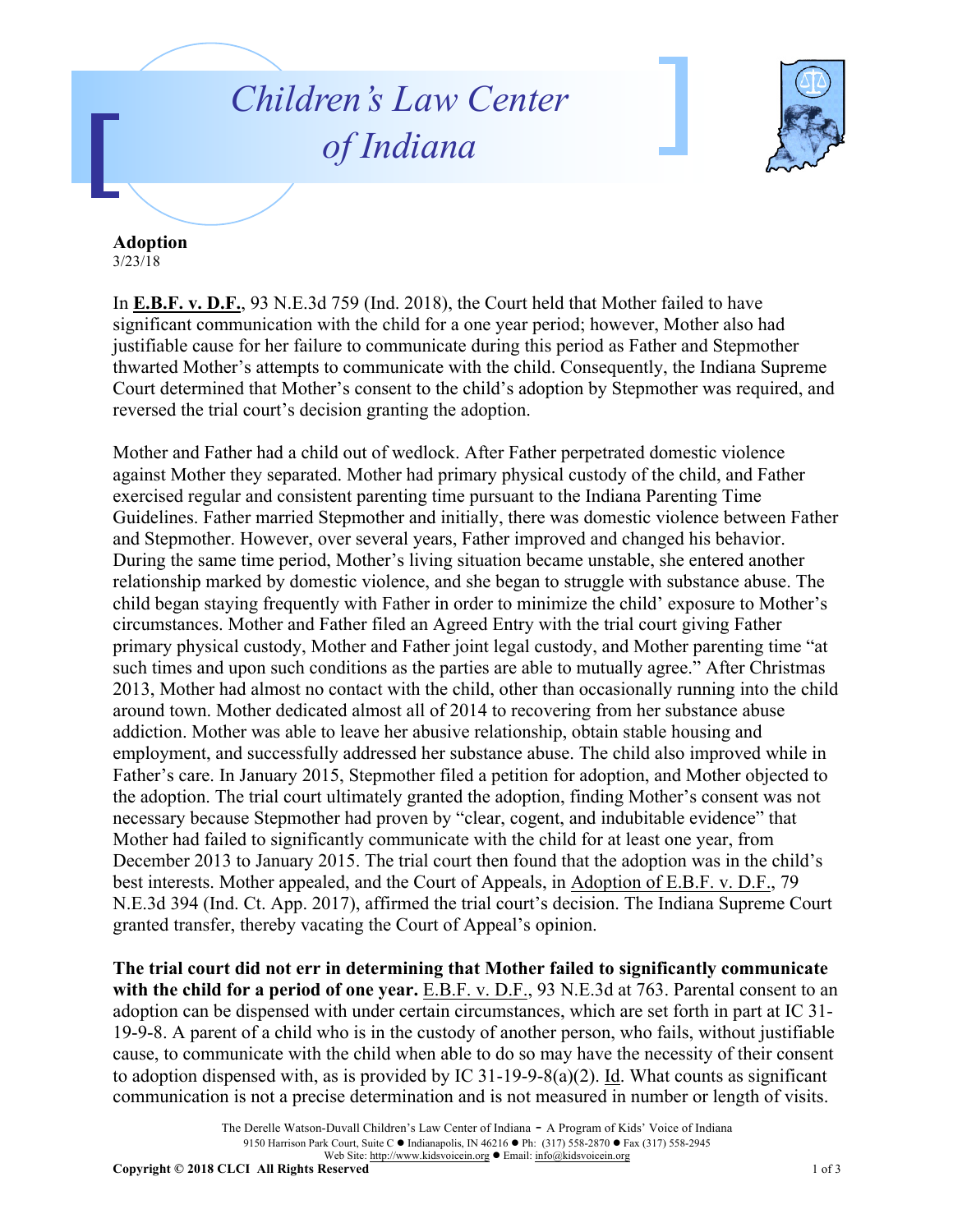Id. Generally, a single communication in a one year time frame is not enough to preserve a noncustodial parent's right to consent to the adoption; however, it is also possible for multiple and relatively frequent contacts to be determined to be not significant. Id. Mother's "few, fleeting, and sometimes unintended" contact with the child were correctly determined to be not significant contacts for the purposes of IC 31-19-9-8-(a)(2). Id.

**The totality of circumstance, such as the initial reasons for modification of custody, Mother's battle with addiction, and her good faith effort at recovery constituted justifiable cause for Mother's failure to communicate with the child for a period of one year.** Id. at 764. What precisely constitutes justifiable cause is not an issue that has been extensively addressed by case law; although the Court had this question presented to it in In Re Adoption of O.R., 16 N.E.3d 965 (Ind. 2014), it ended up determining that Father's claim of unfamiliarity with the judicial system was not credible. E.B.F. at 764. The Court noted several appellate opinions which also partially addressed what constituted justifiable cause, and opined that the present case allowed for an opportunity to "do the right thing as this particular mother and child, while also providing our trial courts additional instruction on justifiable cause." Id. at 764. The Court highlighted the following facts which led to the conclusion that Mother's failure to communicate was with justifiable cause: (1) Mother relinquished custody willingly, in good faith, and without counsel; (2) Mother maintained primary physical custody for many years until she recognized the harm her personal problems were inflicting upon the child; (3) Mother wanted the new custody arrangement to be temporary until she got her life back in order, and then she intended to seek equal time with the child again; (4) Mother made good faith and successful efforts at recovery while the child was in Father's custody; (5) Mother also ended her abusive relationship, found stable employment, and found suitable living arrangements; (6) Mother accomplished these strides all within the one year while child was in Father's custody; (7) returning to the child's life too early in her recovery could have destabilized both her and the child's progress. Id. at 764-5. Based on these facts, the Court determined that Mother had justifiable cause for not communicating with the child during the one year time frame. Id. at 765.

**Although Mother did fail to communicate with the child for a period of one year, Father and Stepmother thwarted Mother's occasional attempts to communicate with the child.** Id. at 766. A custodial parent's efforts to thwart communication between the child and the noncustodial parent are relevant when a trial court is determining whether the noncustodial parent had the ability to communicate with the child, and whether their consent is needed. Id. Custodial or prospective adoptive parents do not have an obligation to arrange or facilitate such communications; however, in this case, Father agreed to allow Mother parenting time at times and under conditions to which both parties could agree. Id. The Court determined that this agreement as to parenting time meant that Father had to put forth a good faith effort to arrangement communications between Mother and the child. Id. Neither Stepmother nor Father made any good faith efforts to arrange communication between the child and Mother. Id. Instead of helping, they prevented communication between Mother and the child on the few times where Mother asked for communication with the child. Id. The Court noted evidence such as ignored phone calls from Mother requesting contact, and attempts to communicate in person when Mother encountered Father, Stepmother, or the child in the community. Id. The Court opined that these attempts put Father on notice that Mother wished to see the child, and that Father knew of his obligation to assist in arranging contact between the child and Mother. Id. Stepmother's